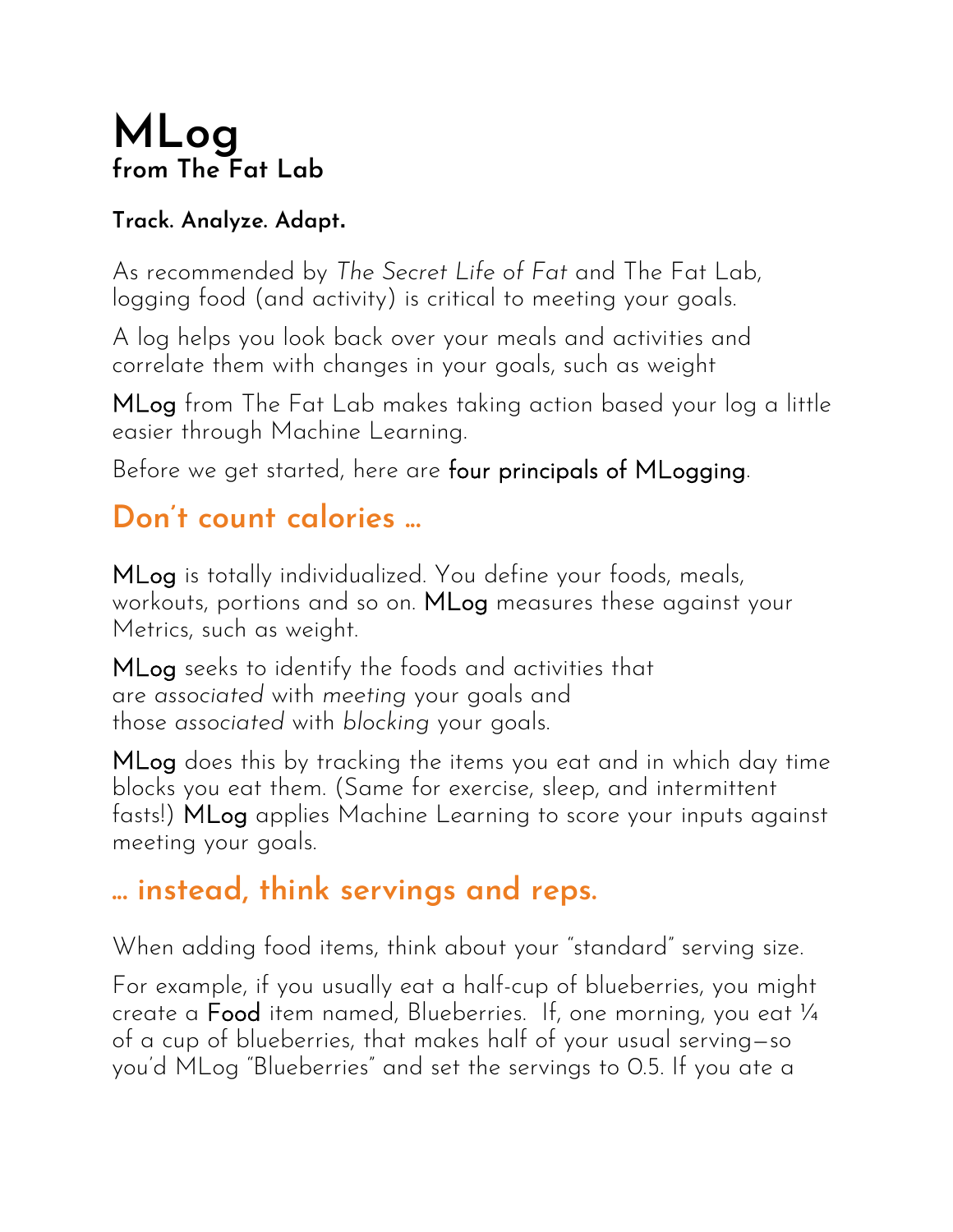whole cup, you'd MLog 'Blueberries' with the servings of two—*twice your standard half-cup*.

MLogging exercise or activity works the same. If your standard walk is a 30-minute brisk walk, define an Activity named, 'Walk'. If you complete a 45-minute walk, MLog that as "Walk" with reps 1.5, because 45 minutes is one-and-a-half times your standard 30 minutes.

#### **Get ready to experiment. In a controlled way.**

Using Machine Learning to analyze your activities and meals is cool.

*But it's a process.*

Consider someone who eats just two foods:

a salad for lunch and a slice of pizza for dinner.

Same foods. Same time. Every day. Extreme!

Whether they lost or gained weight, no fancy mathematics could tell which meal, if any, was the biggest contributor. There is no variation.

That's an extreme example to make a point.

You have to be ready to have a consistent set of foods in the short run and to vary them up in the long run. Be steady for a week or two with a routine. Then mix it up. Spend the next week or two eating the same meals but switching the time of day for each. Workout at night instead of in the morning. Do that for a week or two. Make some more changes.

It's a process. So ...

#### **Be patient.**

The more data you collect, the better. Sixty to ninety days of activities, meals, and weight measures start to show good results. You certainly can analyze just two days of data. But the results won't mean much.

Let's look at the MLog app screens.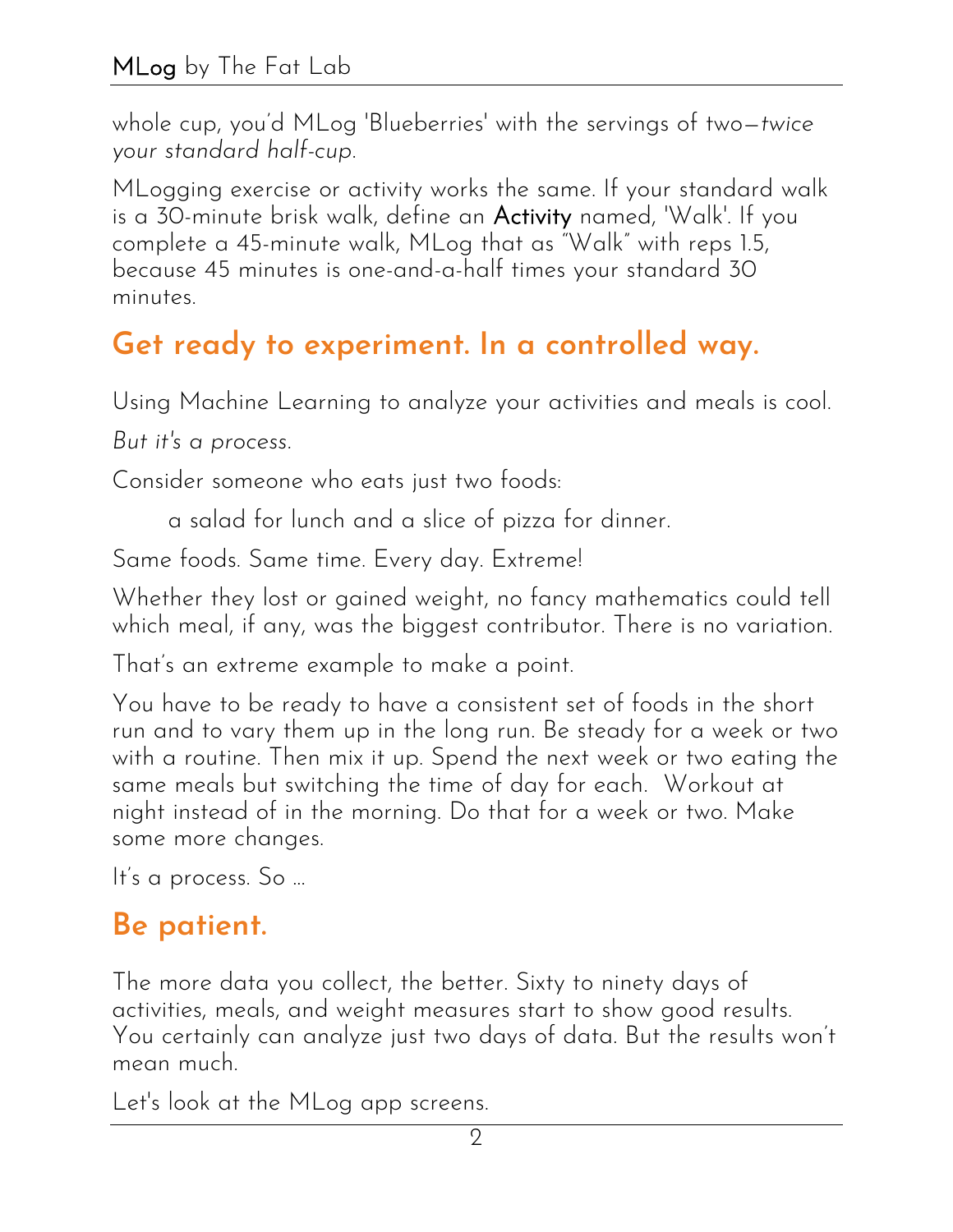# **The App home page**

Log in to the MLog at<https://www.thesecretlifeoffat.com/app-home>

The home page is the menu for all functions of MLog.

From here you access all the screens

| Add log entry >                |
|--------------------------------|
| View log $\blacktriangleright$ |
|                                |
| View metrics >                 |
| View sets >                    |
|                                |
| Run log analysis >             |

## **Logging data on the Add log entry page**

There are five categories of data to log.

| Activity          | Eat: record a meal or food item                                  |
|-------------------|------------------------------------------------------------------|
| Eat               | Activity: record a workout or activity                           |
| Activity          | Sleep: record sleep hours and quality                            |
| Sleep             | Measure: record a metric like weight or a<br>user-defined metric |
| Measure           | Intermittent Fast: record the hours of a                         |
| Intermittent Fast | fast                                                             |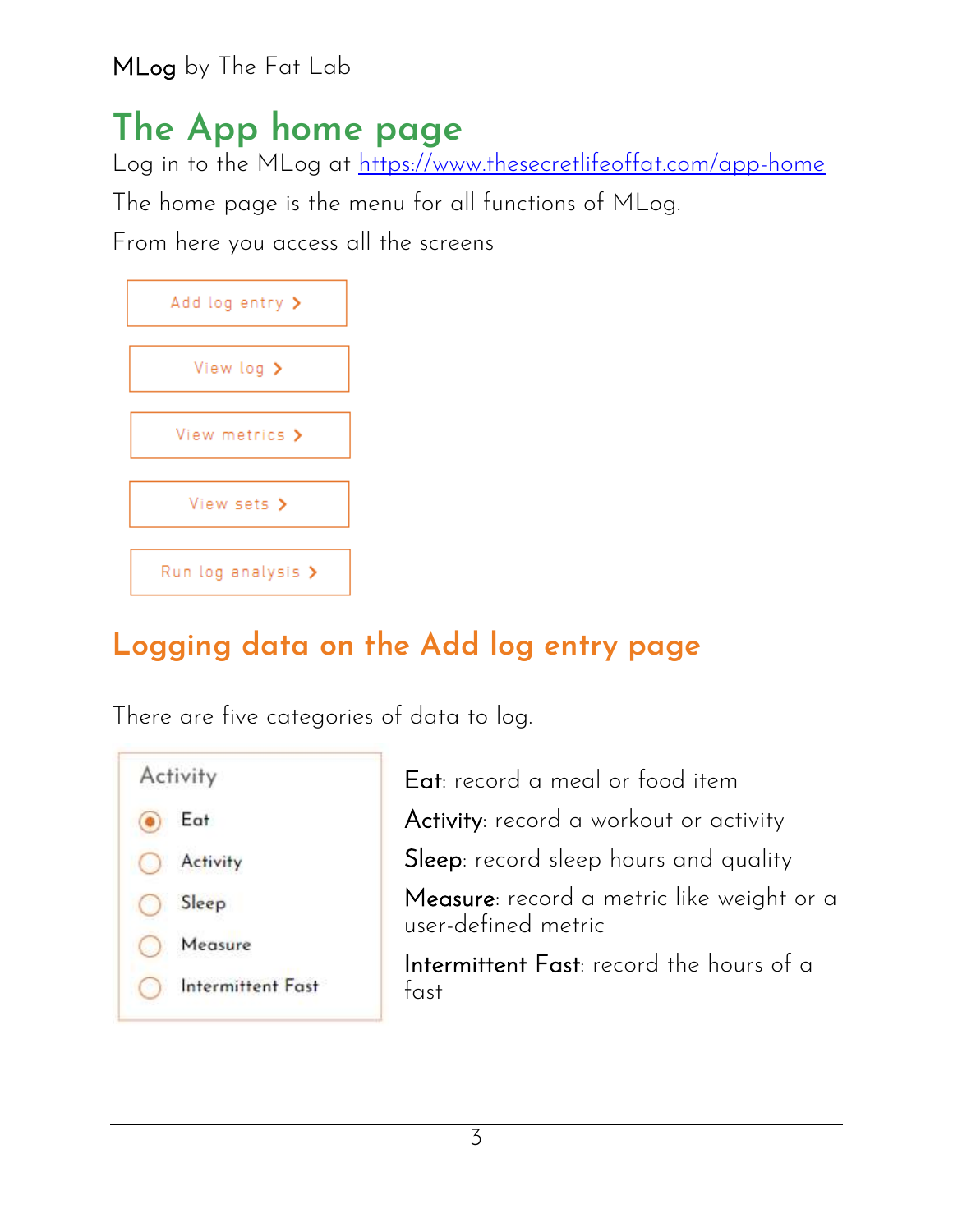#### **Time of day**

For Eat and Activity, the time of day is recorded along with the servings or reps.

Time of day means what you want it to mean, but here are some guidelines.



Morning: from when you wake up until noon

Afternoon: from noon until four

Evening: from four until eight

Night: from eight until eleven

Late Night: after eleven.

It is more important to be consistent than worry about exact definitions. Use your own behavior as a guide.

Morning is when you wake up to anything you'd consider "before lunch." If you eat lunch at 11, make that the start of your Afternoon.

You could think of Morning, Afternoon, and Evening as breakfast, lunch, and dinner time ranges. Night is after dinner. Late night is "midnight snack" Think, Denny's at 3:00 AM. (Think it but don't do  $it!)$ 

# **The Eat screen**

The Eat screen is used to record food or meals. Here, a Meal is a defined set of foods and servings used as a convenience function to enter multiple foods eaten at once.

If you often eat shredded wheat cereal with banana and milk, you can define a Meal that records all three foods at once.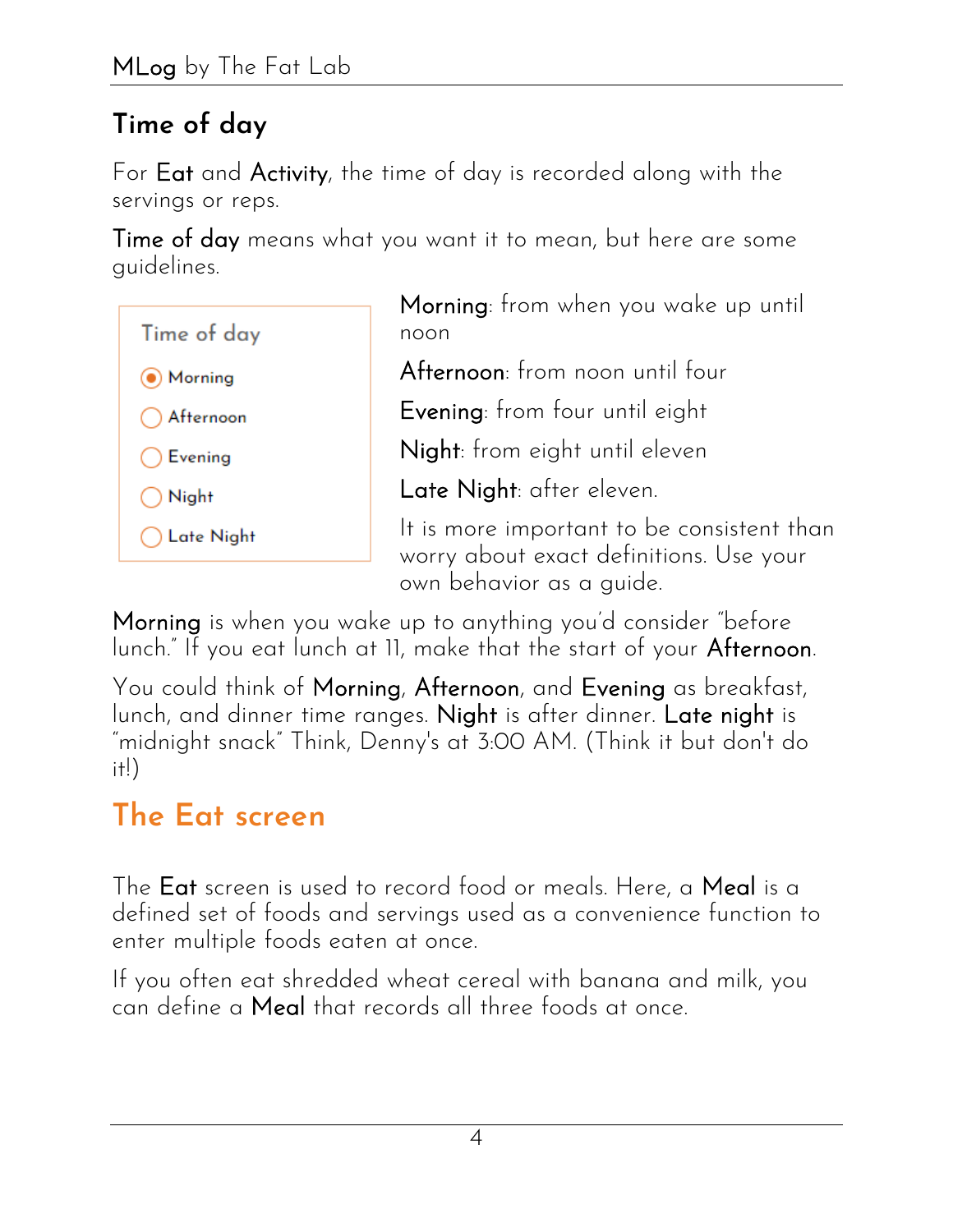#### **Logging a Meal**

To start, set the Activity to Eat and set the Date and Time of day for the Meal.

Once you've defined some Meals (below), you choose the Meal radio button. The Choose a meal dropdown will show your meals. Choose the meal and set the servings.

| Meal      | Food item |  |
|-----------|-----------|--|
| Meal name |           |  |
|           |           |  |

For example, if you have a meal for a Turkey

Sandwich, and you eat half a sandwich, set the serving to 0.5. That will record the sandwich items each as a half serving.

Set your Servings and click Record.

## **Logging a Food item**

MLogging a **Food** item is similar to MLogging a Meal.

To start, set the Activity to Eat and set the Date and Time of day for the Food item.

Select the Food item radio button and choose the food from the dropdown. Set your Servings and Record.

## **Activity screen**

The Activity screen works very much like the Eat screen. On this screen, an Activity, as with a Food item, is a single activity.

A Workout is a set of activities to be recorded at once (like a Meal is a set of Food items).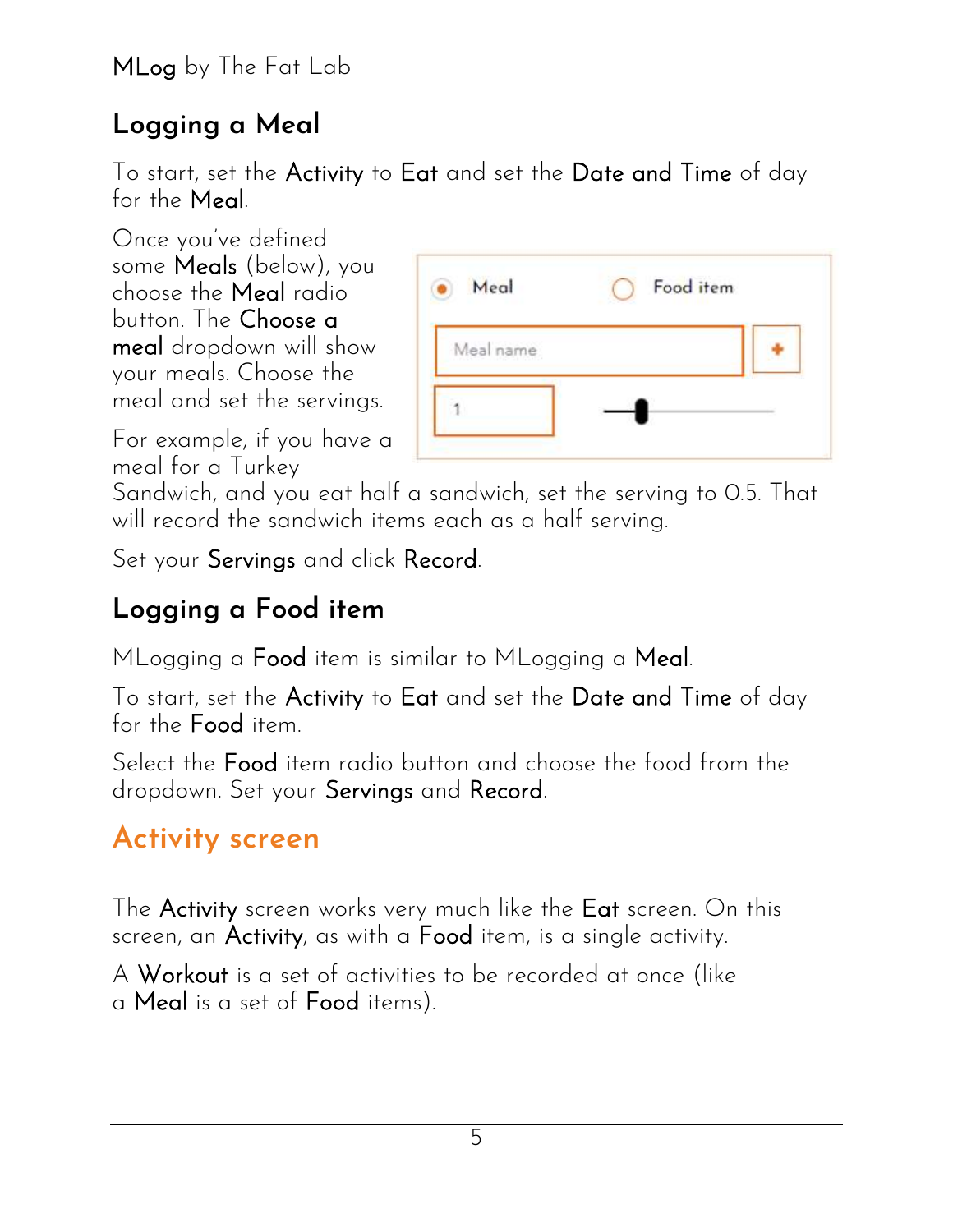If you do a single exercise activity, like a 5k run, you can define an activity and record that each time you run.

If you do a 5k run and follow that up with pushups and sit-ups, you can add all three (5k run, pushups, sit-ups) as

individual Activities and then group them into a Workout to make it easier to enter all three at once.

#### **Logging a Workout**

Set the Date and Time of day Select Activity in the Activity box. Select the **Workout** radio button. Choose the workout from the drop down.

Set the Reps. Click Record.

Be careful with Reps when saving a Workout.

| Activity<br>٠                | Workout |  |
|------------------------------|---------|--|
| New activity $\blacklozenge$ |         |  |
|                              |         |  |
| Choose an activity           |         |  |

In our example, if your reps of pushups or sit-ups change each time you exercise, it is hard to set them in a Workout -- as the Workout Reps will multiply the individual Activity Reps. See below for more detail.

#### **Logging a single Activity**

Select the Date. Select the Time of day. Select Activity in the Activity box. Select the **Activity** radio button. Choose the Activity item from the drop down. Set the Reps. Click Record.

## **Sleep screen**

If you want to factor your sleep into the analysis (we recommend it), you use the Sleep screen.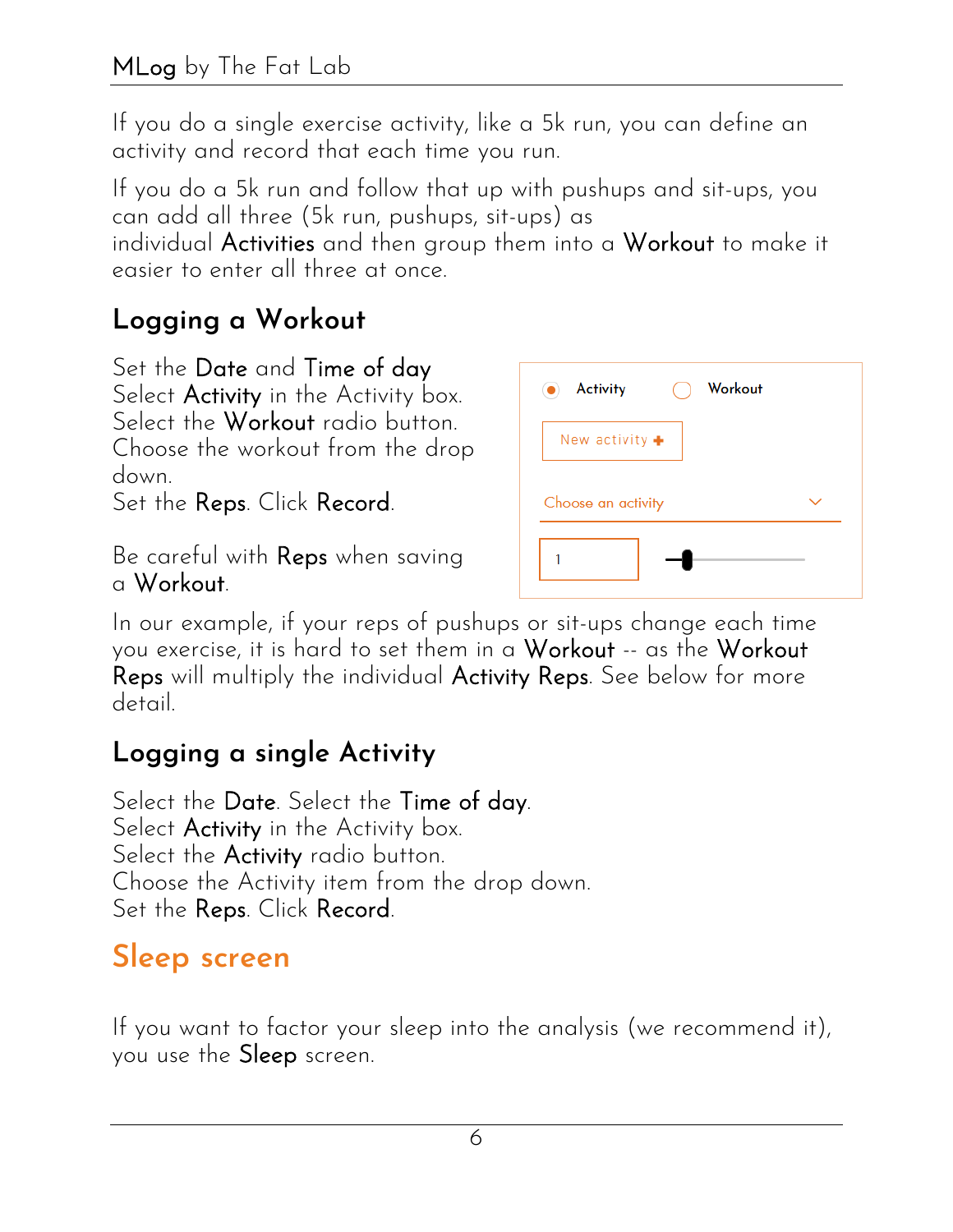On this screen, you record your hours of sleep and the quality of the sleep.

For example, you went to bed at 10:00 PM and got up at 6:00 AM, but tossed and turned all



night, waking up frequently, you'd enter eight hours and select the left quality icon.

If you slept well, but still woke up once or twice, and it took a little time to go back to sleep, you'd pick the middle icon.

If you slept straight through, choose the right icon.

Another way to think about sleep quality is how you feel upon waking.

If you feel completely un-rested, choose the left icon. If you feel good but slightly 'groggy', choose the middle. If you feel great and superrested, choose the right icon.

Tip: if you want to record sleep hours without sleep quality, define an Activity, say, My Sleep. Then record the "reps" as your sleep hours. Pretty flexible!

#### **Measure screen**

The default metric is weight. You can add user-defined metric to track other measures (for example gut irritation level). More on userdefined metrics later.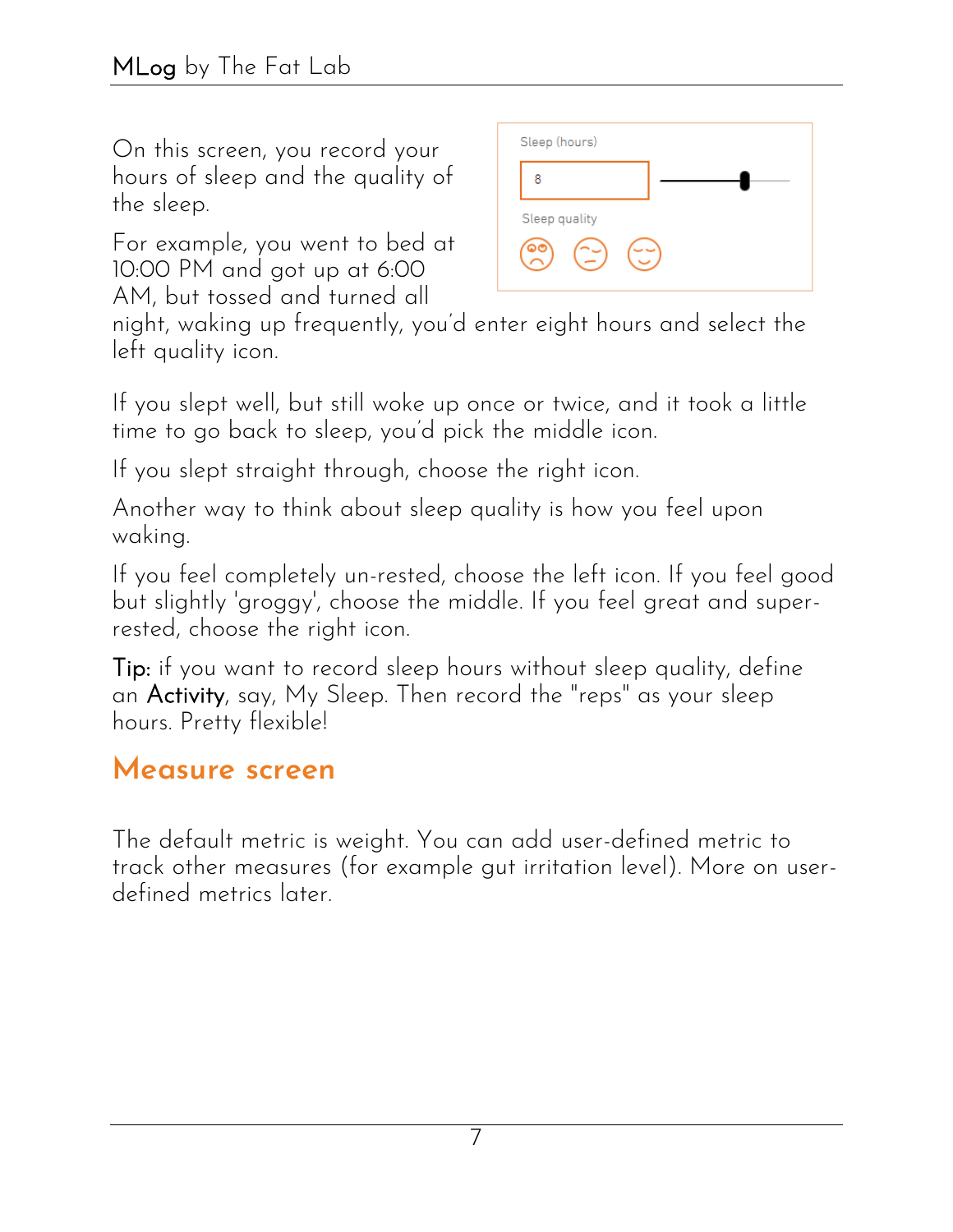Set the Date and choose Measure for the Activity.

Select the Metric you want to record (if you have not defined any new metrics, you can only choose Weight).

| weight<br>$\odot$      | Set metric |
|------------------------|------------|
| New metric $\clubsuit$ |            |

Enter the value and click Record.

Only enter each metric once a day. Don't worry if you miss days. This will be accounted for in the analysis.

#### **Intermittent fast screen**

Record your hours of fasting on this screen, if you are doing intermittent fasting. Record on the Date the fast ended, if it runs overnight.

Set the Date. Choose the Intermittent fast activity.

Enter the hours of the fast. Hit Record.

# **View log**

Here is where you can view your log and edit entries if needed.

Scroll through the entries and scroll left and right to see the records.

Double click an entry to edit 1 or delete it.

MLog by The Fat Lab

| Date                     | Time of day | Type:    | ttem                      | Quantity |
|--------------------------|-------------|----------|---------------------------|----------|
| Thursday, Apr 28, 2022   |             | sleep    | sleep.                    | 7.5      |
| Thursday, Apr 28, 2022   |             | sleep.   | sleep quality.            |          |
| Thursday, Apr 28, 2022   | Morning.    | activity | pull-ups push-ups sit-ups |          |
| Thursday, Apr 28, 2022   | Morning     | food     | Metamucil                 |          |
| Thursday, Apr 28, 2022   | Morning     | food     | Espresso                  |          |
| Wednesday, Apr 27, 2022  |             | sleep    | sleep                     | $7.5\,$  |
| Wednesday, Apr 27, 2022. |             | sleep.   | sleep quality.            |          |
| Wednesday, Apr 27, 2022  | Morning     | food     | Espresso                  |          |
| Wednesday, Apr 27, 2022  | Morning     | food     | Metamucil                 |          |
| Wednesday, Apr 27, 2022  | Morning     | activity | elliptical tabata         |          |
| Wednesday, Apr 27, 2022  | Morning     | food     | blueberries.              |          |
|                          |             |          |                           |          |

 $\equiv$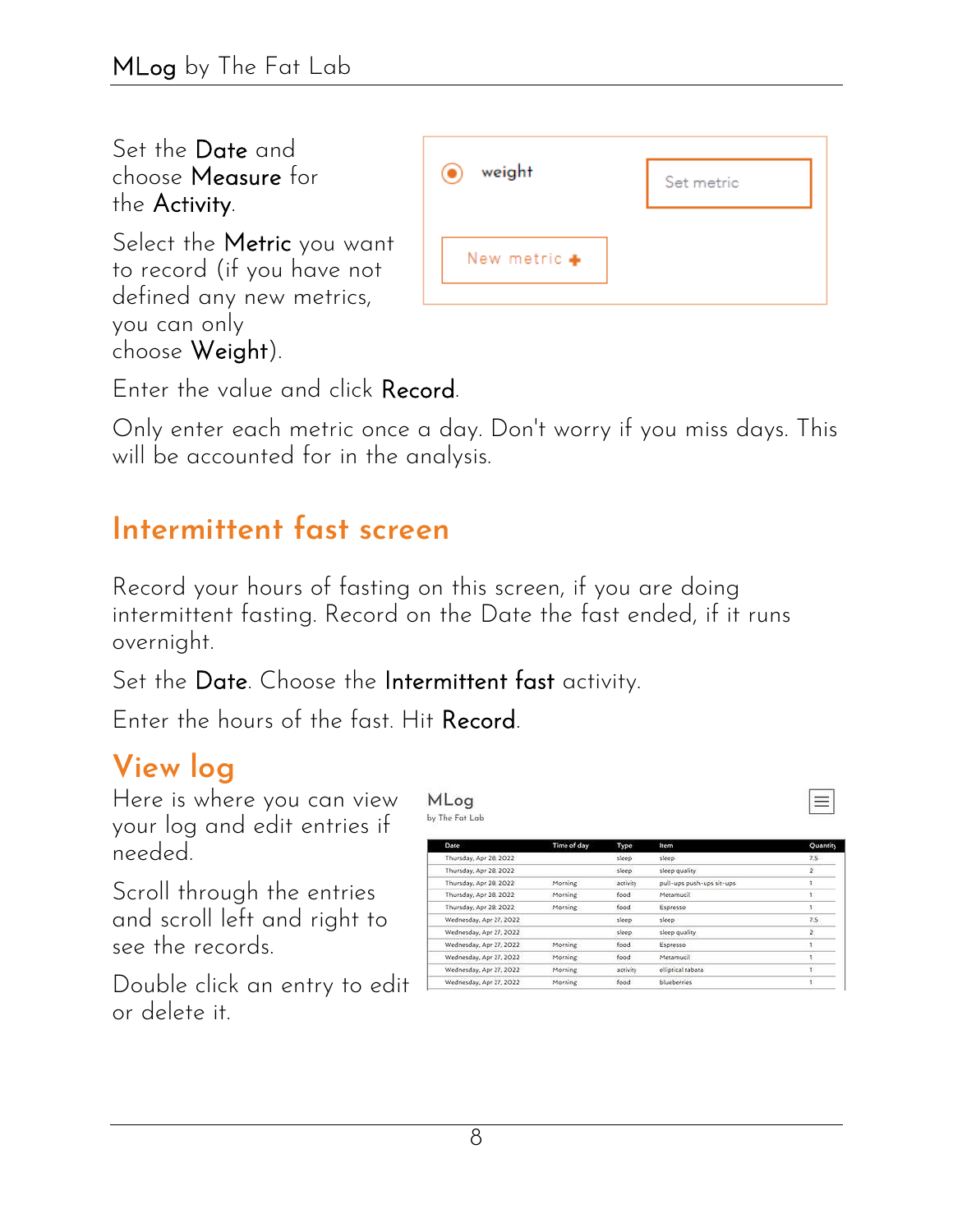#### **View metrics**

Here is where you check your recorded metrics.

You can see if you've missed any days and go to the Add log item screen to add them.

## **View sets**

We'll learn about entering sets below (Meals and Workouts).

Sets let you define commonly used groupings of food items or exercises and combine them for easier

entry. Meals and Workouts are lists of items (food or exercises) each with a quantity.

An example: Let's say you frequently eat a breakfast

- half-slice of whole wheat toast
- a half-cup of blueberries
- a serving of granola

You could MLog the foods and servings in your breakfast individually. Or you can define a Meal with those three items and their individual servings in the meal. In this case the Meal would be defined as:

- Whole wheat slice: 1/2
- Blueberries: 1/2
- Granola: 1

Note that this assumes that you consider one cup of blueberries to be a single serving – so you've scaled it to ½ in this meal, because it is  $\frac{1}{2}$  a cup.

Another meal with a cup of blueberries would have a serving of one for the blueberries.

Same with whole wheat bread. If, for you, a single slice is one serving, half a slice is a ½ serving. To be consistent, if you defined a sandwich Meal, with two slices of whole wheat bread, the servings for the bread would be two.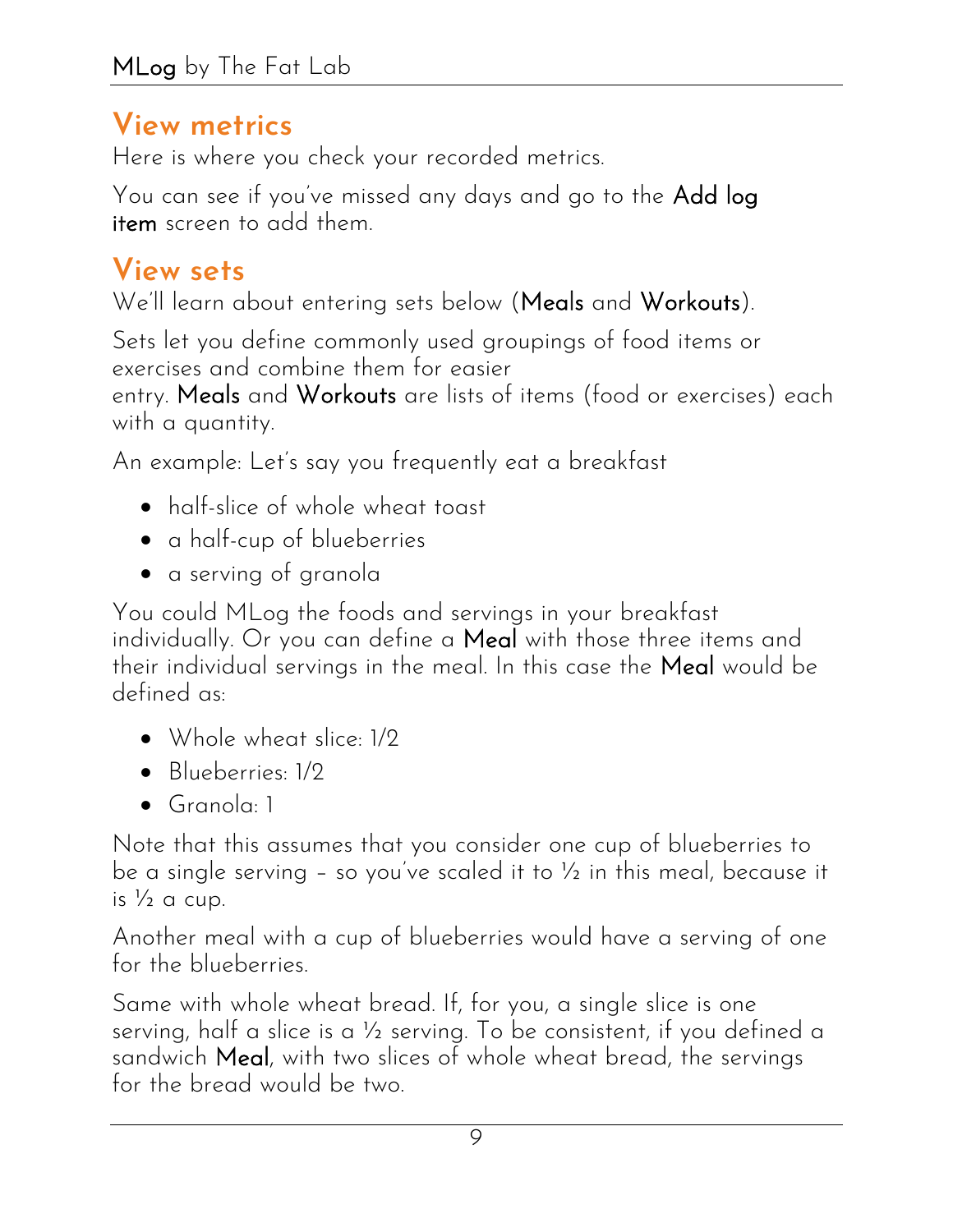The sandwich Meal might look like this

- Whole wheat bread: 2
- Lettuce: 1
- Tomato slice: 2
- Swiss cheese slice: 1
- Mayo: 1

You decide what is your single serving of each food. It doesn't matter whether a single serving of blueberries is one cup or half-cup. Just be consistent once you define the serving for a food item.

The View sets screen lets you see and edit (or delete) your Sets.

Don't worry about deleting a Set that you've used. The items in the set are recorded in an itemized fashion. Deleting the Set won't affect your log.

# **Add Meal**

Before you add a Meal, you have to add the Food items that will make up the Meal. But that's easy.

Select Food on the Eat screen. and then New food+. Give the food a name and save it.

Once you have the Food items, you can build them into a Meal.

Select the Meal radio button on the Eat screen.

Then click the New meal+ button.

Give your meal a unique name. This needs to be unique among your meals.

Select a food item from the drop down.

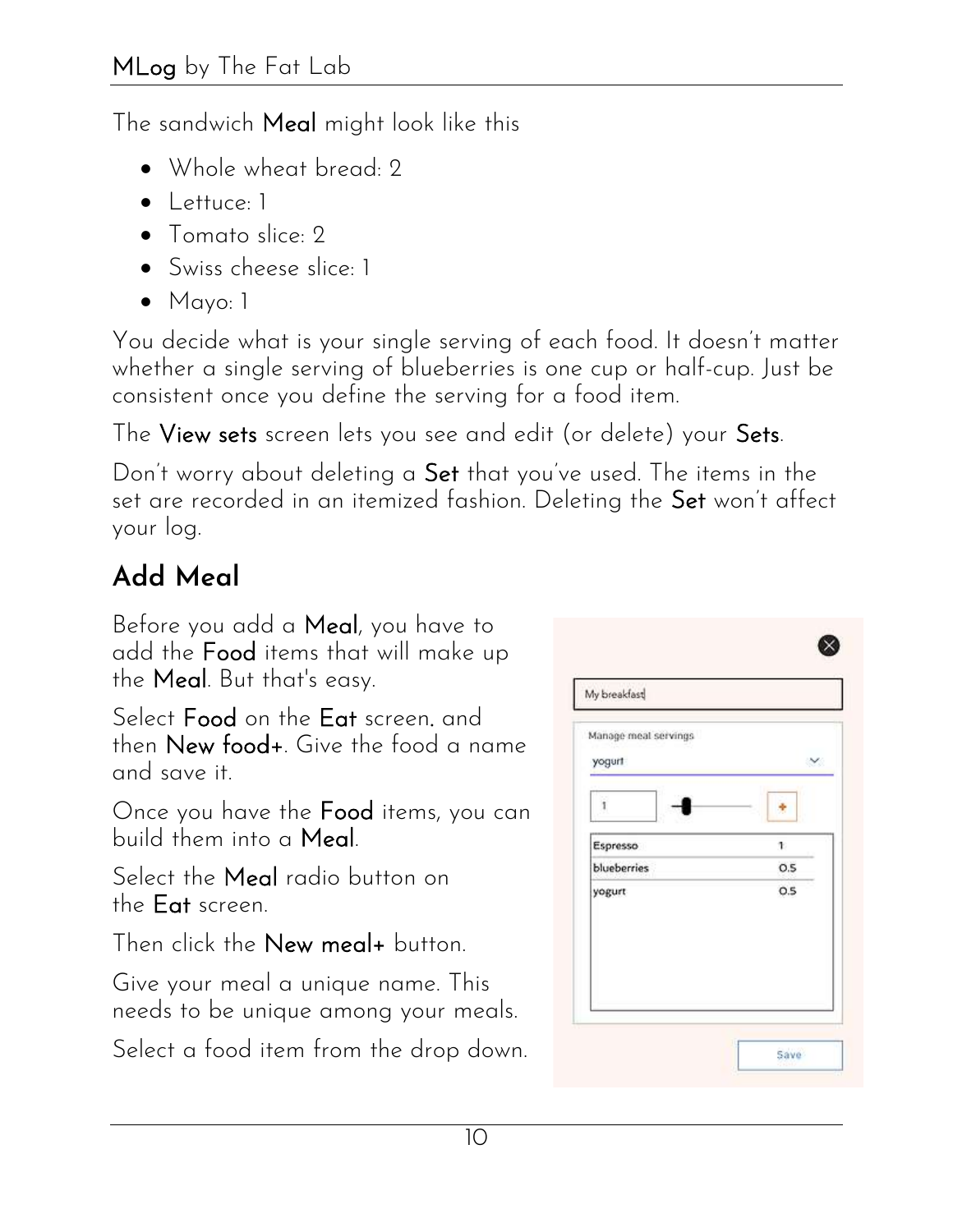Set the servings for this food item in the meal. Then click the + button.

Repeat for each of the food items in the meal.

When ready, click Save.

With the meal shown in the image, if you recorded a single serving of this meal, you'd see three items in your log: Espresso (1 serving), blueberries (1/2 serving), yogurt (1/2 serving).

If you recorded two servings of the meal, you'd see: Espresso (2 servings), blueberries (1 serving), yogurt (1 serving). This is because the overall meal servings multiply the individual servings in the meal definition.

#### **Add a workout**

Adding a Workout is very much like adding a Meal.

First you have to define individual activity items (that is, exercises). Then you combine them into a workout.

You could define a 10K run, a 1.5K swim, and a 40K bike ride as exercises. Then combine them into a triathlon workout as shown on the image.

A word on intensity. What if you do the same distance, say 5K, but one day you are killing it, a personal best time? Or, next day, you struggle to finish? (Hey, it happens to all of us.)

You don't have to define a new activity. Just adjust the reps. For that best day, choose 5K run and

| Manage workout activities |              |
|---------------------------|--------------|
| 10K run                   |              |
| $\mathbf{1}$              |              |
| 1.5K swim                 | Ŧ            |
| 4OK bike                  | 1            |
| 10K run                   | $\mathbf{1}$ |
|                           |              |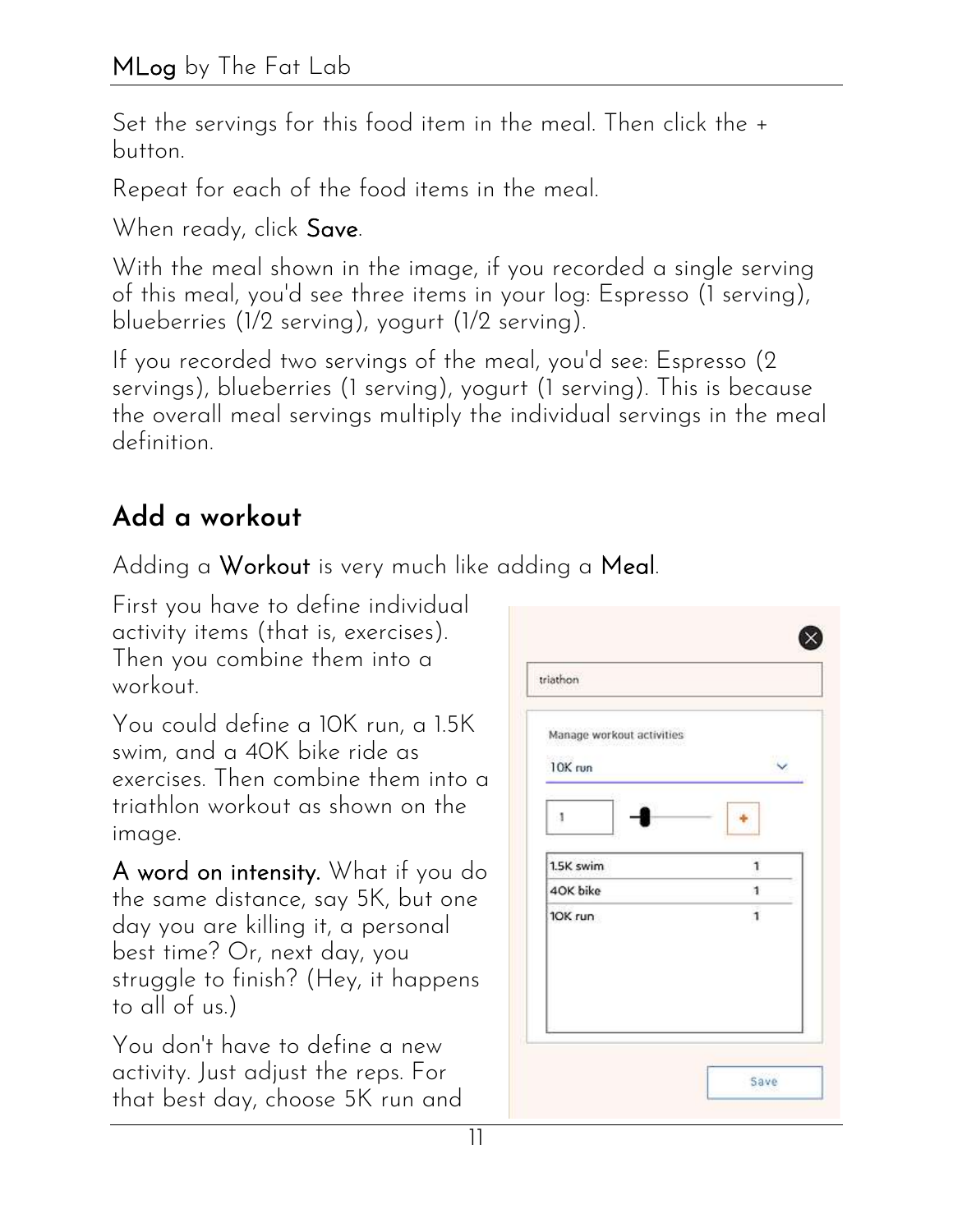make the reps 1.2. And set the reps to 0.8 for that sluggish day. The system is flexible that way.

## **Analyze**

The Run log analysis page is where you run analysis of your log activities versus your goals.



If you've created any userdefined metrics, they will be selectable in the drop down. Otherwise, weight is the only metric to analyze.

The initial dates will span the recorded history of the selected metric. Set a shorter time window if you want to exclude any dates. Let's talk about what happens when you run Analyze.

Your metric data is packaged

up with the associated activity data.

This data package is sent to our machine learning engine. A model is built on your data to identify which factors (the foods, activities, sleep, and fasting data you MLogged) are associated with helping you meet your metric goal, and which are associated with impeding your goals. Some factors will turn out the be neutral, that is, not strongly raising or lowering your metric. Note, no personally identifiable data is sent in the package.

Results of the analysis are sent back to the app and displayed.

#### **List view**

List view presents the foods and activities in a list format in three blocks.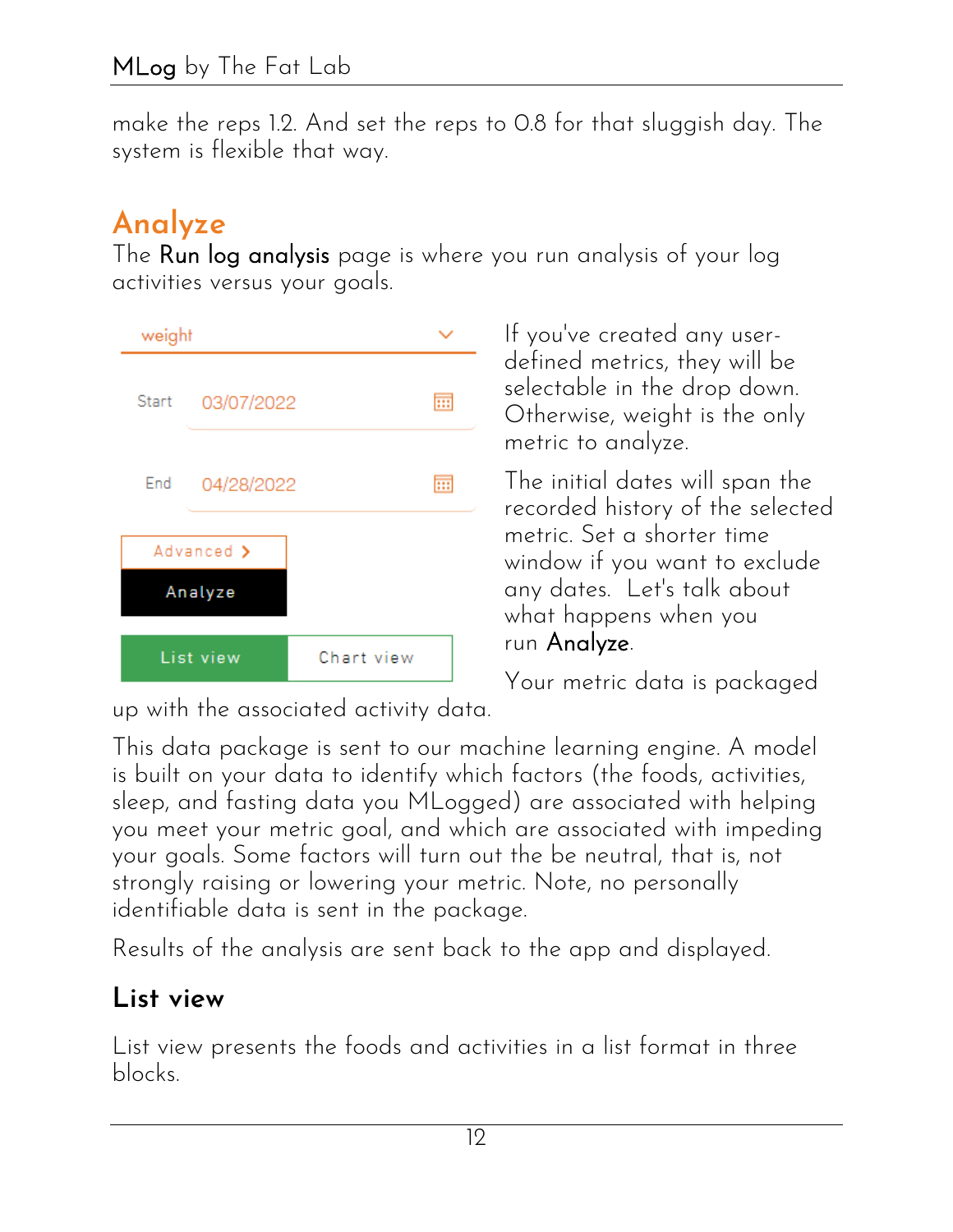The first block lists the items that are helping you meet your goal.

The list runs down the columns with the most helpful factor list first. The last item in the second column is less strong of a helper -- almost neutral.

The second block lists the neutral items. It starts with the items closer to the helpful block and ends in the second column with items that are closer to being associated with impeding your goal.

The third block lists the items that are strongly not helping you meet your goals.



Note that meeting or not meeting your goals depends on the goal. If you are looking to lower your metric (as with weight, usually), then the helpful items are associated with weight loss.

If there was a metric you wanted to raise, then the helpful items would be those associated with increasing the metric.

## **Chart view**

Chart view presents the same data in the same order, just with bars for each item to show the relative "strength" of each item's contribution.

#### **Advanced**

The Advanced settings allow you to tweak the behavior of the analysis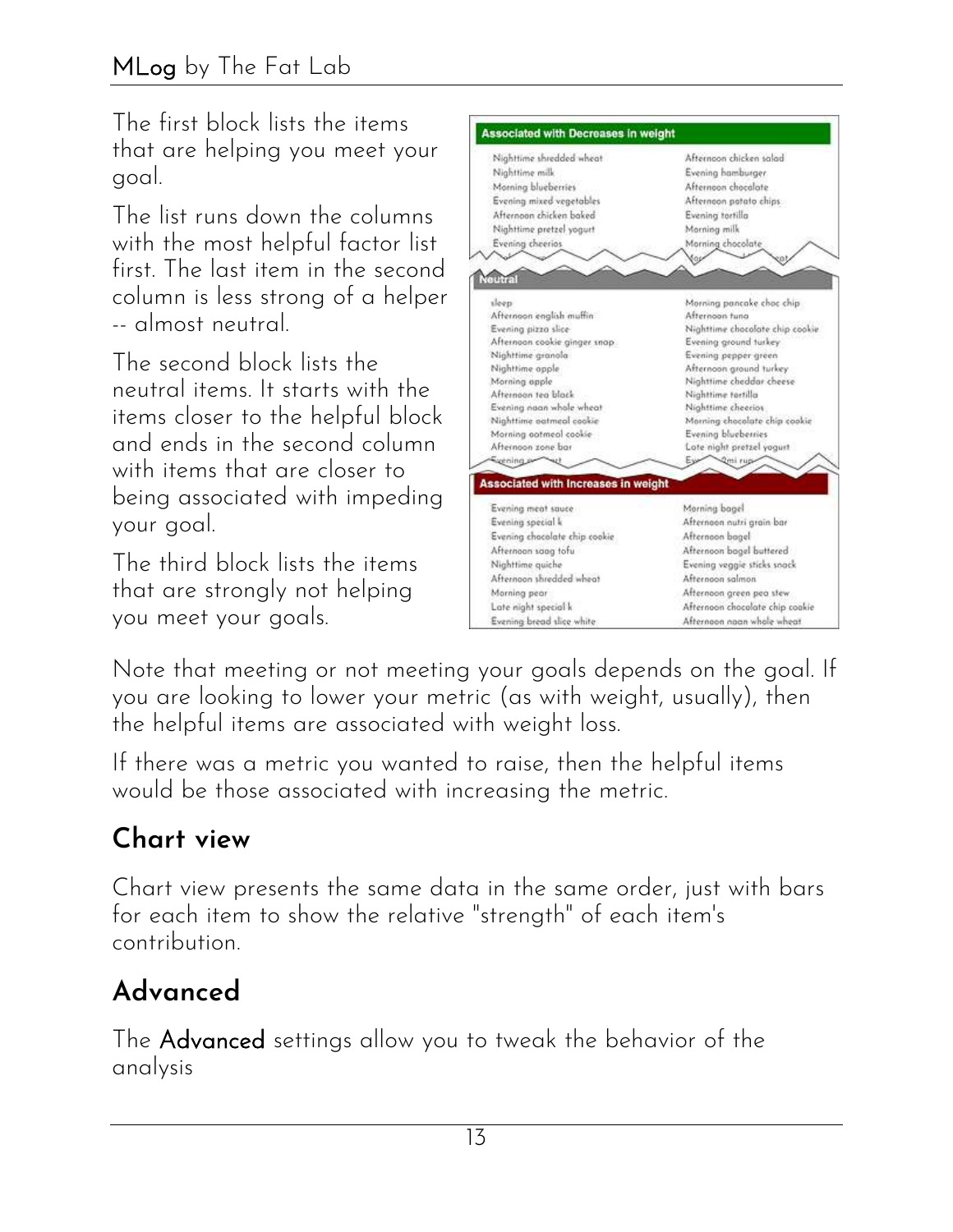#### MLog by The Fat Lab

Interpolate missing values changes the behavior towards missing values. For an item like weight, it usually works well to interpolate missing days measurements. That way, if you missed a day or three recording your weight, those days will be filled in based on the preceding and next days that you did record. This is the default behavior for weight. You can override that and only analyze days that have an explicit weight measurement. If you defined your own metric for, say, gut irritation level or number of migraine incidents, these are not good candidates for interpolation.

Tracking changes whether to track the absolute number or the change in the metric between days. Weight works by default on changes in weight. Other metrics, for example number of migraine incidents, work best with the absolute value, not the change.

Metric window sets the days to "look back" before each metric. For weight, the default is one day. That means today's weight is modeled against yesterday's eating. If you want to use two-day or longer window, set that here.



#### **User defined metrics**

These are the same options you set when defining your own metric. The same guidelines above apply when creating a metric. Think about whether the measure is continuous (like weight) or discrete (like migraines) to set or unset interpolation. Similarly, whether tracking changes (as with weight) makes sense, or if the absolute number makes sense (as with migraines).